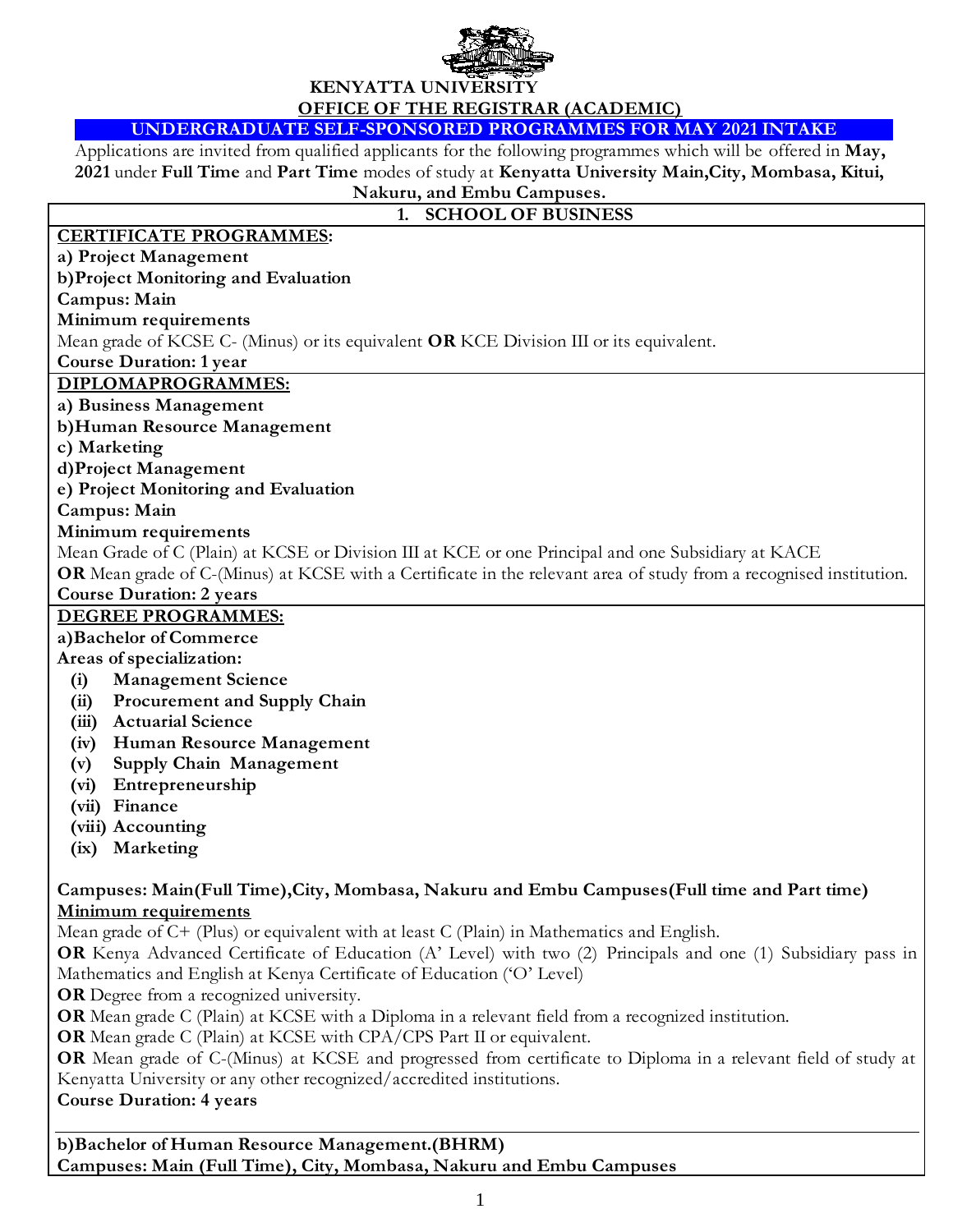# **Minimum requirements**

| Mean grade of $C$ + (Plus) or equivalent with at least $C$ (Plain) in Mathematics and English.                       |
|----------------------------------------------------------------------------------------------------------------------|
| OR Kenya Advanced Certificate of Education (A - Level) with two (2) Principals and one (1) Subsidiary Pass in        |
| Mathematics and English at Kenya Certificate of Education ('O' Level)                                                |
| OR Degree from a recognized university.                                                                              |
| OR Mean grade C (Plain) at KCSE with a Diploma in a relevant field from a recognized institution.                    |
| OR Mean grade C (Plain) at KCSE with CPA/CPS Part II or equivalent.                                                  |
| OR Mean grade of C-(Minus) at KCSE and progressed from certificate to Diploma in a relevant field of study at        |
| Kenyatta University or any other recognized/accredited institutions.                                                 |
| <b>Course Duration: 4 years</b>                                                                                      |
| 2. SCHOOL OF EDUCATION                                                                                               |
| <b>DIPLOMA PROGRAMMES:</b>                                                                                           |
| a) Information Science (DIS)                                                                                         |
| Campus: Main (Full Time)                                                                                             |
| <b>Minimum requirements</b>                                                                                          |
| Mean grade of C (Plain) at KCSE.                                                                                     |
| OR be holders of KNEC certificate in Library and Information studies or equivalent with an overall Pass of Credit or |
| Distinction, or Pass with 2 years or more years' relevant practical experience.                                      |
| <b>Course Duration: 2 years</b>                                                                                      |
| b) Records Management and Information Technology (DRIT)                                                              |
| Campus: Main                                                                                                         |
| <b>Minimum requirements</b>                                                                                          |
| Mean grade of C (Plain) at KCSE.                                                                                     |
| OR be holders of KNEC certificate in Library and Information Science or equivalent with an overall Pass of Credit or |
| distinction.                                                                                                         |
| OR Pass with 2 years or more years' relevant practical experience.                                                   |
| <b>Course Duration: 2 years</b>                                                                                      |
| c) Clinical Child Neuropsychology                                                                                    |
| Campus: Main (Full Time)                                                                                             |
| <b>Minimum requirements</b>                                                                                          |
| Mean grade of C (Plain) at KCSE or equivalent.                                                                       |
| <b>Course Duration: 2 years</b>                                                                                      |
| d) Primary Teacher Education                                                                                         |
| Campuses: Main, Mombasa, Nakuru and Embu                                                                             |
| <b>Minimum requirements</b>                                                                                          |
| Mean grade of C+ (Plus) at KCSE and C+ (Plus) in any two subjects of specialization with C (Plain) in English and C  |
| (Plain) in Mathematics for Science Based courses or D+ (Plus) in Mathematics in non-science based courses.           |
| <b>Course Duration: 2 years</b>                                                                                      |
| e) Guidance and Counselling                                                                                          |
| Campuses: Main and Nakuru                                                                                            |
| <b>Minimum requirements</b>                                                                                          |
| Mean grade of C (Plain) at KCSE or its equivalent.                                                                   |
| <b>Course Duration: 2 years</b>                                                                                      |
| f)Educational Leadership and Management                                                                              |
| Campus: Main                                                                                                         |
| <b>Minimum requirements</b>                                                                                          |
| Mean grade of C (Plain) at KCSE or equivalent                                                                        |
| <b>Course Duration: 2 years</b>                                                                                      |
| <b>DEGREE PROGRAMMES:</b>                                                                                            |
| a) Bachelor of Education (Arts)                                                                                      |
| Campuses: Main, Mombasa, Nakuru and Embu                                                                             |
| <b>Minimum requirements</b>                                                                                          |
|                                                                                                                      |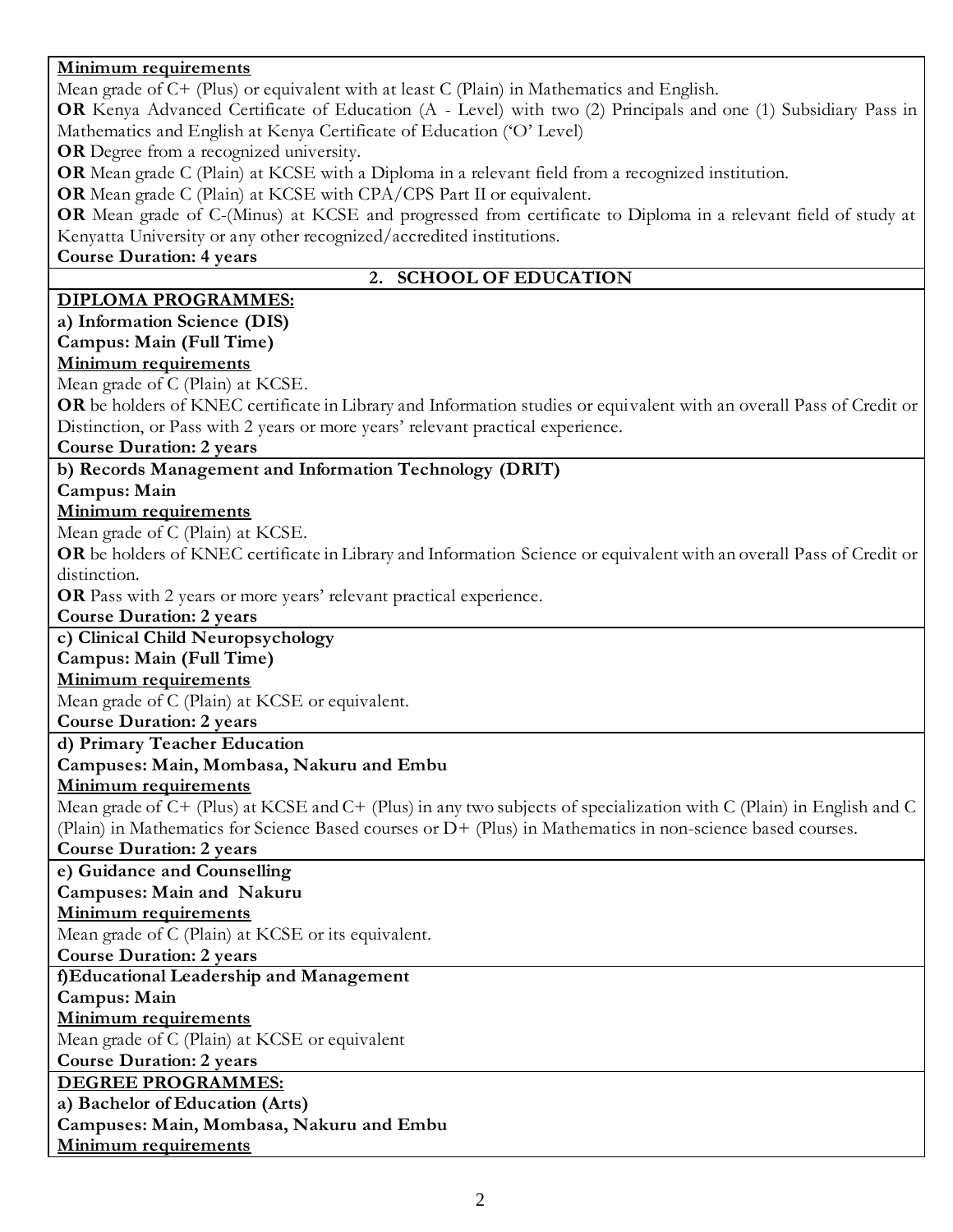Mean grade of C+ (Plus) at KCSE or equivalent with at least C+ (Plus) or equivalent in two (2) subjects of career choice.

**Course Duration: 4 years b) Bachelor of Education (Science) Campuses: Main, Mombasa, Nakuru and Embu Minimum requirements** Mean grade of C+ (Plus) at KCSE or equivalent with at least C+ (Plus) in two (2) of the science subjects and C (plain) in Mathematics. **Course Duration: 4 years c)Bachelor of Education (Special Needs Education) Campus: Main (Full Time) Minimum requirements** Mean grade of C+ (Plus) at KCSE or equivalent with at least C+ (Plus) in two of the following subjects: English, Kiswahili, PE, History, Geography, Mathematics, Biology and any Arts subject **Course Duration: 4 years d) Bachelor of Education (Early Childhood Education) Campus: Main Minimum requirements** Mean grade of C+ (Plus) at KCSE or equivalent. **Course Duration: 4 years e) Bachelor of Library and Information Science Campus: Main Minimum requirements** Mean grade of C+ (Plus) at KCSE or equivalent **OR** Mean grade of C (Plain) at KCSE or equivalent with a Diploma in Library Science and/or Information Science or Archives Administration **OR** Mean grade of C- (Minus) at KCSE and progressed from Certificate to Diploma at Kenyatta University or any other recognized/accredited institutions. **Course Duration: 4 years f) Bachelor of Science (Records Management and Information Technology) Campus: Main Minimum requirements** Mean grade of C+ (Plus) at KCSE or its equivalent. **OR** Mean grade of C (Plain) at KCSE or equivalent with a Diploma in Library Science or Records and Archives Management **OR** Mean grade of C - (Minus) at KCSE and progressed from Certificate to Diploma at Kenyatta University or any other recognized/accredited institutions. **Course Duration: 4 years g) Bachelor of Education (Home Economics) Campus: Main Minimum requirements** Mean grade of C+ (Plus) at KCSE or equivalent and at least C+ (Plus) or equivalent in Home Science and either Biology/Chemistry/Physics/Geography/English/Mathematics **Course Duration: 4 years h) Bachelor of Education (Physical Education) Campus: Main Minimum requirements** Mean grade of  $C+$  (Plus) at KCSE or equivalent with  $C+$  (Plus) in two teaching subjects at KCSE. **Course Duration: 4 years 3. SCHOOL OF CREATIVE AND PERFORMING ARTS, FILM AND MEDIA STUDIES CERTIFICATE PROGRAMMES: a) Film and Theatre Arts Campus: Ruiru Minimum requirements**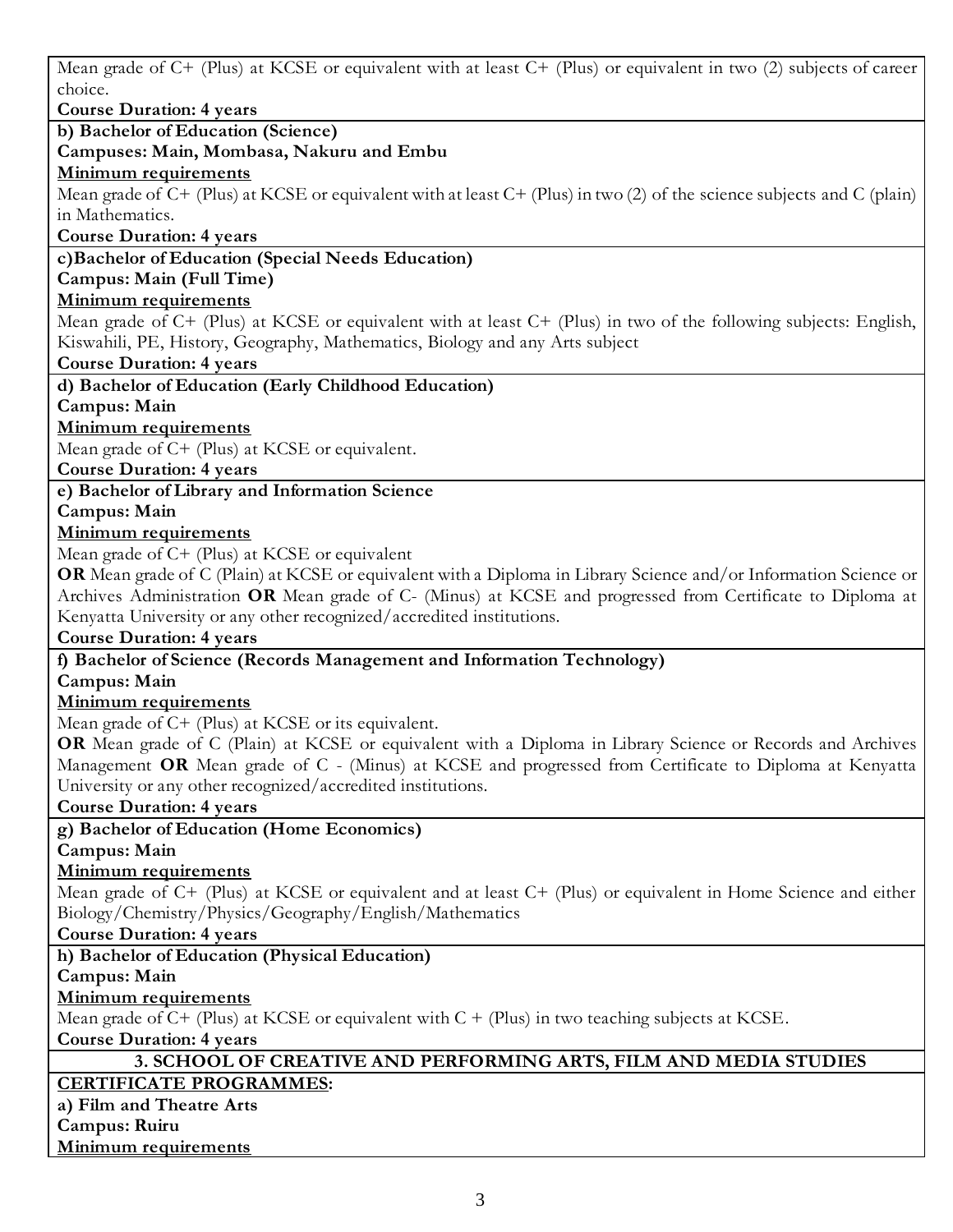Mean grade of C- (Minus) at KCSE or equivalent with proven participation in Theatre Arts or Film or Mass Communication. **OR** Division III in KCE or its equivalent. Proof of prior participation/experience/involvement in Film or Theatre Arts will be an added advantage.

#### **Course Duration: 1 year**

**b) Music**

**Campus: Main**

### **Minimum requirements**

Mean grade of C- (Minus) at KCSE or equivalent with proven participation in Music.

#### **Course Duration: 1 year**

## **DIPLOMA PROGRAMMES**

## **a) Film and Theatre Arts**

**Campus: Ruiru**

#### **Minimum requirements**

Mean grade of C (Plain) at KCSE or equivalent with proven participation in Theatre Arts or Film or Mass Communication or Certificate in Theatre Arts or Film or Mass Communication or P1 Certificate with a minimum of Division III and proven participation in Creative Arts.

#### **Course Duration: 2 years**

**b) Digital Animation**

**Campus: Ruiru**

#### **Minimum Requirements**

Mean Grade of C (Plain) at KCSE or equivalent. Prospective students with portfolio of their original work will have an added advantage.

#### **Course Duration: 2 years**

**c) Communication and Media studies**

#### **Campus: Ruiru**

#### **Minimum requirements**

Mean grade of C (Plain) at KCSE or its equivalent, with at least C Plain in English/Kiswahili and at least C- (Minus) or its equivalent in any of the following subjects; Geography, History and Government

**OR** Mean grade of C- (Minus) at KCSE or equivalent with a certificate of at least Credit Pass in a relevant field of study from recognized institution.

#### **Course Duration: 2 years**

**d) Music**

#### **Campus: Main**

#### **Minimum requirements**

Mean grade of C (Plain) at KCSE or equivalent with at least C+ (Plus) in Music or Credit pass in Music at Certificate level of Kenyatta University or ABRSM grade 5 Theory and grade 4 Practicals.

#### **Course Duration: 2 years**

**e) Fine Art**

#### **Campus: Main**

#### **Minimum requirements**

At least KCSE mean grade C (Plain) with any of the following: Certificate in Art and Design from a recognized institution. **OR,** A portfolio of artworks to be presented before a University selection panel for interview and selection**. OR,** A minimum grade of C- (Minus) in Art and Design

# **Course Duration: 2 years**

#### **DEGREE PROGRAMMES:**

**a) Bachelor of Arts (Communication and Media Studies)**

#### **Campus: Ruiru**

#### **Minimum requirements**

KCSE mean Grade of C+ or equivalentand a minimum of a B (Plain) in English or Kiswahili or its equivalent **OR**  mean grade of C Plain at KCSE or its equivalent with a Diploma in Film or Mass Communication or Theatre Arts. **OR** proven prior participation in Creative Arts activities or experience involvement.

#### **Course Duration: 4 years**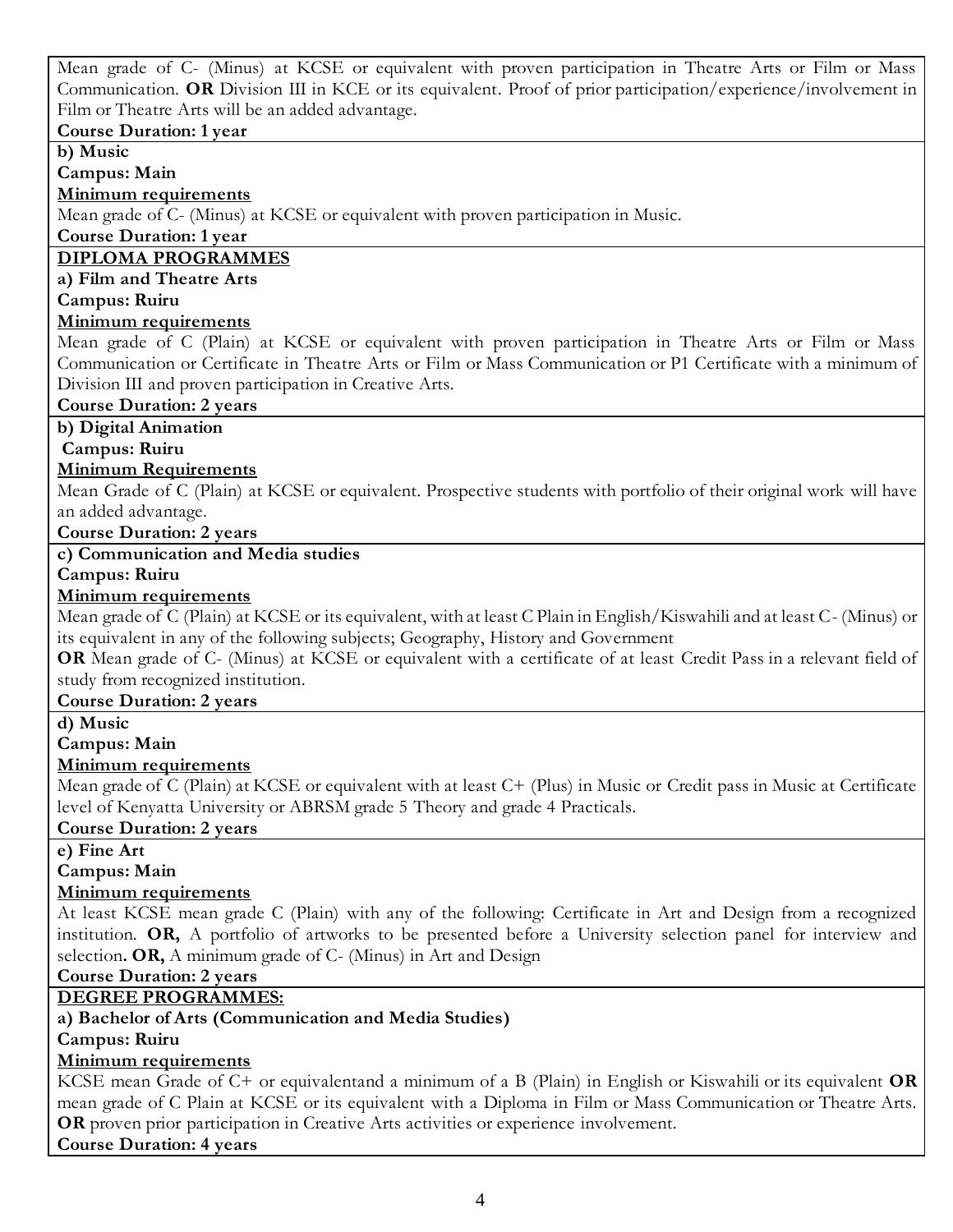## **b) Bachelor of Film and Theatre Arts Campus: Ruiru**

# **Minimum requirements**

Mean Grade of C+ (Plus) at KCSE or its equivalent. **OR** Mean grade of C (Plain) at KCSE or equivalent with Diploma in Film or Mass Communication or Theatre Arts. Proven prior participation in Creative Arts activities or experience involvement.

## **Course Duration: 4 years**

**c) Bachelor of Music** 

**d) Bachelor of Music (Technology)**

**e) Bachelor of Education Music** 

**Campus: Main**

## **Minimum requirements**

Mean grade of C+ (Plus) at KCSE or equivalent with at least B (Plain) in Music or its equivalent

**OR** Mean grade of C (Plain) or equivalent with Diploma in Education with Music or Diploma in Music of Kenyatta University or any other recognized institution or primary one (P1) certificate with at least ABRSM Theory of Music grade 5. **OR** Mean grade of C- (Minus) at KCSE and progressed from Certificate to Diploma at Kenyatta University or any other recognized/accredited institutions.

**NB**: **In Bachelor of Music (Technology),** preference will be given to candidates who have in addition of at least a C (Plain) in Mathematics and Physics at KCSE or its equivalent.

## **Course Duration: 4 years**

# **f) Bachelor of Science (Fashion Design and Marketing)**

## **Campus: Main**

## **Minimum requirements**

Mean grade of C+ (Plus) at KCSE or equivalent with at least C+ (Plus) in Art and Design or Home Science or any one Science subject. **OR** Mean grade of C (Plain) at KCSE or equivalent with a Diploma of at least CreditPass in Fashion Design or Clothing from a recognized institution.

**OR** Mean grade of C- (Minus) at KCSE and progressed from Certificate to Diploma at Kenyatta University or any other recognized/accredited institutions.

## **Course Duration: 4 years**

**g) Bachelor of Arts (Fine Art)** 

## **Campus: Main**

## **Minimum requirements**

Mean grade of C+ (plus) at KCSE or equivalent with a minimum of C in Art and Design.

**OR** mean grade of C+ (Plus) or its equivalent but without Art. These should present a portfolio of artworks to the department of Fine Art and Design for assessment.

**OR** Mean grade of C (Plain) at KCSE or equivalent with a Diploma in Art and Design from a recognized institution. **N/B: Transfer students must also meet the department's minimum entry requirements.**

**Course Duration: 4 years**

# **h) Bachelor of Education (Visual and Performing Arts) Fine Art**

# **Campus: Main**

# **Minimum requirements**

**Mean grade of** C+ (plus) at KCSE or its equivalent with a minimum of C in Art and Design. **OR**KCSE mean grade of C+ (Plus) or its equivalent but without Art. A portfolio of artworks to be presented before a Department selection panel for interview and assessment. **OR** KCSE mean grade of C (Plain) or its equivalent and with a Diploma in Art and Design from a recognized institution. **OR** KCSE mean grade of C (Plain) or its equivalent with P1, S1, or Diploma in Education from a recognized Institution with proven experience in Art and Design. A portfolio of artworks to be presented before a Department selection panel for interview and assessment.

## **N/B: Transfer students must also meet the department's minimum entry requirements. Course Duration: 4 years**

# **4. SCHOOL OF HUMANITIES AND SOCIAL SCIENCES**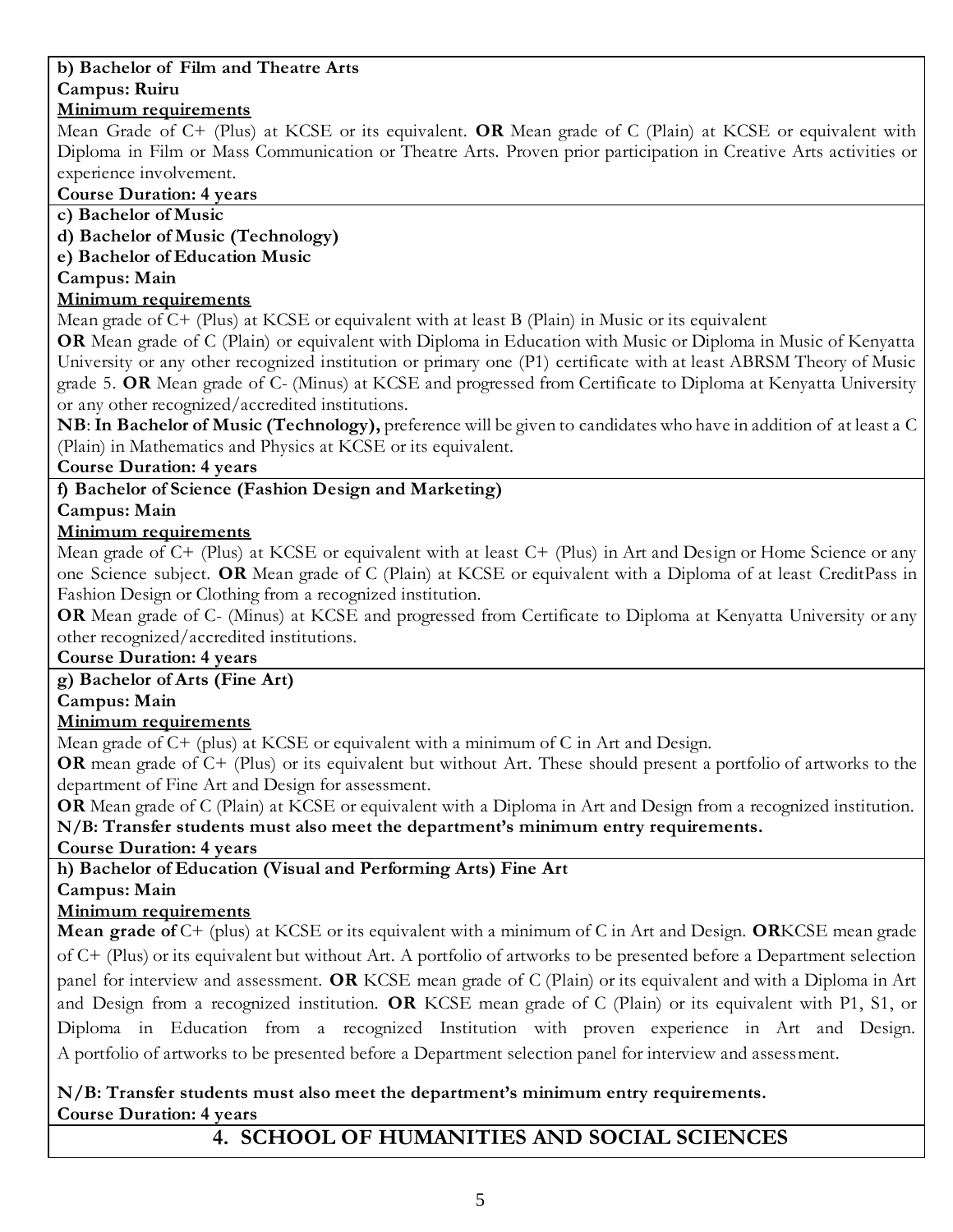## **DEGREE PROGRAMMES**

#### **a) Bachelor of Arts**

## **Campuses: Main,Nakuru, Mombasa, Kitui and Embu**

## **Minimum requirements**

Mean grade of  $C +$  (Plus) at KCSE or equivalent with at least  $C +$  (Plus) or equivalent in three (3) subjects chosen from English, Kiswahili, Literature, History and Government, Geography, Mathematics, Christian Religious Education, Business Studies, Islamic Religious Education

## **Course Duration: 4 years**

## **b) Bachelor of Arts (Gender and Development Studies)**

## **Campuses: Main and City**

## **Minimum requirements**

Mean grade of C+ (Plus) at KCSE or equivalent and C+(Plus) in any 3 of the following subjects: English, Kiswahili, Mathematics, History & Government, Geography and Religious Studies.**OR** Division II in 'O' Level plus three (3) years relevant work experience. **OR**'A' Level Certificate with two (2) Principals of D (Plain).

**OR** A Degree or a Diploma from a recognized institution of higher learning.

**OR** Mean grade of C-(Minus) at KCSE and progressed from Certificate to Diploma at Kenyatta University or any other recognized/accredited institutions.

## **Course Duration: 4 years**

# **c) Bachelor of Arts (Counselling Psychology)**

**Campus: Main**

## **Minimum requirements**

Mean grade of C+ (Plus) at KCSE or equivalent and C+ (Plus) in any 3 of the following subjects: English, Kiswahili, Mathematics, History & Government, Geography and Religious Studies**OR** Mean grade of C (Plain) with a Diploma (Passed with Credit) in any field of study from a recognized institution of higher learning with two (2) years working experience in a relevant field e.g. Counselling, Psychology, Public health, Nursing, Computer Science, Religion/Theology, Social Work, HIV/AIDS and Laboratory Technology.

**Course Duration: 4 years** 

## **d) Bachelor of Arts (Psychology)**

## **Campus: Main**

#### **Requirements**

Mean grade of C+ (Plus) at KCSE or equivalent and C+ (Plus) in any 3 of the following subjects: English, Kiswahili, Mathematics, History & Government, Geography and Religious Studies. **OR** Mean grade of C (Plain) with a Diploma (Passed with Credit) in any field of study from a recognized institution of higher learning.

## **Course Duration: 4 years**

**e) Bachelor of Arts (Public Policy and Administration) BPPA**

#### **Campus: Main**

## **Minimum requirements**

Mean grade of C+ (plus) at KCSE or equivalent with at least grade C (Plain) in Mathematics and English.

**OR** A- Level Certificate with two (2) Principal Passes and a Credit in Mathematics at O- Level).

**OR** Diploma with a Credit Pass in a relevant field from a recognized institution with KCSE Mean grade of C (Plain) and C- (Minus) in Mathematics and English.

## **Course Duration: 4 years**

| Programme                             | <b>Minimum Entry Requirements</b>                                    | Mode of study /Duration |
|---------------------------------------|----------------------------------------------------------------------|-------------------------|
| Diploma<br>Chinese <sup>'</sup><br>in | Candidates must have a minimum grade of C                            | Full time               |
| language and culture                  | (Plain) at KCSE examinations or its equivalent                       |                         |
|                                       | with at least C- in English or Kiswahili or KACE $\parallel$ 2 years |                         |
|                                       | with at least a Subsidiary Pass or mean grade of                     |                         |
|                                       | C (Plain) at KCSE with a Certificate in Chinese                      |                         |
|                                       | language and culture awarded at Kenyatta                             | Main Campus             |
|                                       | University or Level II Chinese Language                              |                         |
|                                       | Proficiency test awarded by Kenyatta University                      |                         |
|                                       | or any other recognized institution.                                 |                         |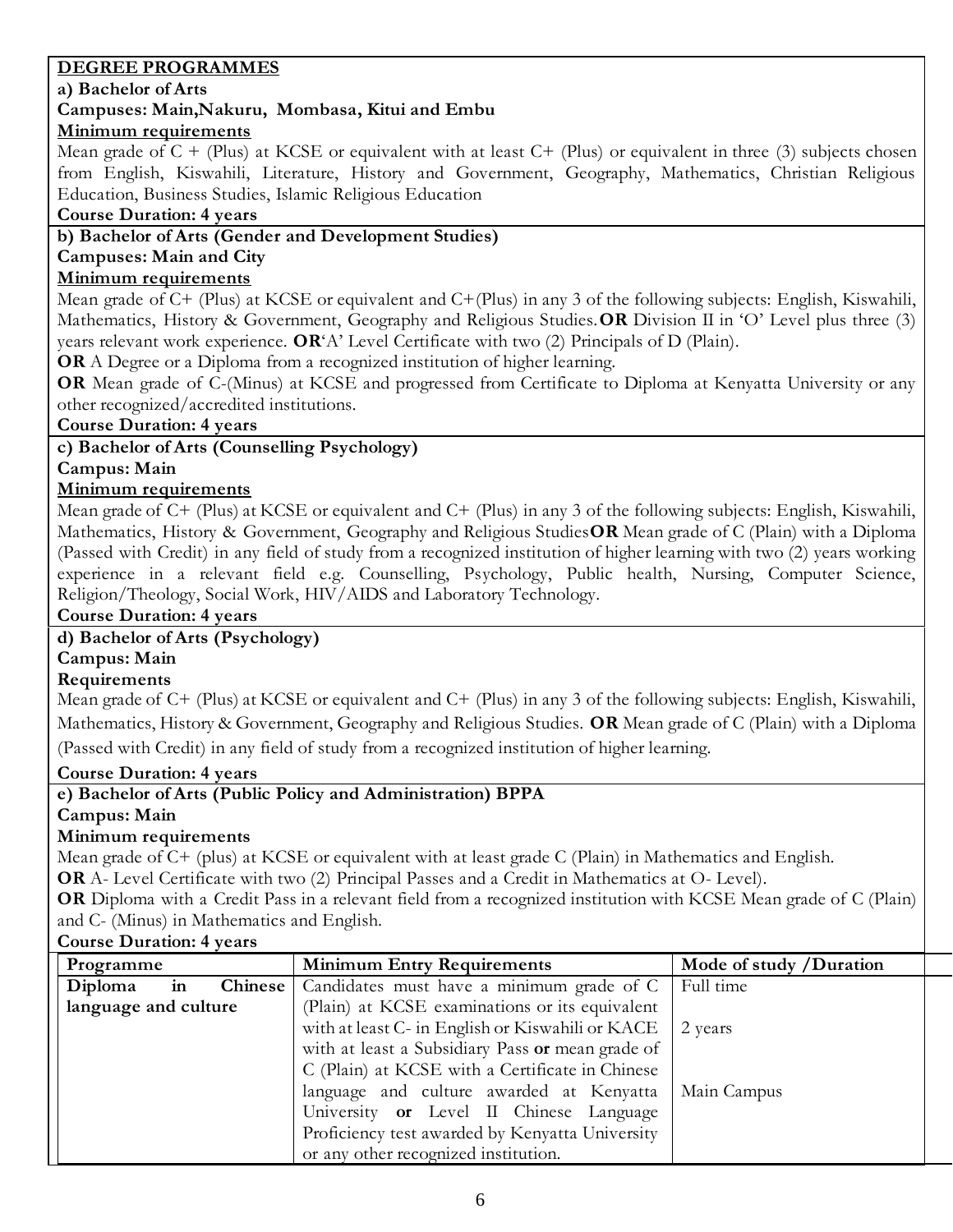|                                                                 | In addition to the above requirements, applicants  |                               |  |
|-----------------------------------------------------------------|----------------------------------------------------|-------------------------------|--|
|                                                                 | should have either a Credit Pass in Certificate in |                               |  |
|                                                                 | Chinese Language and Culture. Or a Credit Pass     |                               |  |
|                                                                 | in Chinese Language Proficiency test, (HSK)        |                               |  |
|                                                                 | Level II or Youth Chinese Test (YCT) Level III.    |                               |  |
| Proficiency<br><b>Chinese</b><br>in                             | Be holders of Kenya Certificate of Secondary       | Full/Part-Time (1 Semester)   |  |
| Language and Culture                                            | Education (KCSE $D+$ (Plus)) or equivalent or      | Day time -Main Campus         |  |
|                                                                 | Kenya Certificate of Primary Education (KCPE)      | Evening – City Campus         |  |
|                                                                 | with two (2) years' work experience.               |                               |  |
|                                                                 |                                                    |                               |  |
| Certificate<br>in<br>Chinese                                    | Mean grade C- (Minus) at KCSE or equivalent        | Full/Part -Time (2 semesters) |  |
| language and culture                                            | <b>OR</b> Proficiency in Chinese Language and      | Day time - Main Campus        |  |
|                                                                 | Culture Certificate.                               | Evening - City Campus         |  |
| in<br><b>Beginners</b><br>Chinese                               | Bonafide Kenyatta University students taking       | Part-time (2 semesters)       |  |
| language and Culture.                                           | other programmes.                                  | Evening - Main Campus         |  |
| Proficiency<br>Chinese<br>in                                    | At least Form Four, Diploma<br>or Degree           | Part-Time (1 semester)        |  |
| Language and culture for                                        | Certificate.                                       | Weekday (5.30 - 7.00pm)       |  |
| Kenyatta<br>University                                          |                                                    | Main Campus                   |  |
| members of staff.                                               |                                                    |                               |  |
| <b>SCHOOL OF PUBLIC HEALTH AND APPLIED HUMAN SCIENCES</b><br>5. |                                                    |                               |  |

#### **DEGREE PROGRAMMES**

**a)Bachelor of Science in Environmental Health**

## **Campus: City(Part Time)**

#### **Minimum requirements**

Mean grade of C+ (Plus) at KCSE or equivalent with at least C+ (Plus) in the following subjects: Mathematics/Physics, Chemistry/Physical Sciences, Biology/Biological Sciences, English/Kiswahili

**OR** At least a grade C (Plain) at KCSE and a Diploma with at least a Credit from a recognized institution in the following areas: Environmental Health, Environmental Studies, Water and Civil engineering, Pharmacy, Nursing, Clinical medicine, Biomedical Sciences, Public Health, Community Health and Nursing, Nutrition or any other health related course.

**OR** Those who had a C- (Minus) at KCSE and progressed from Certificate to any of the above Diplomas at Kenyatta University or any other recognized/accredited institutions.

#### **Course Duration: 4 years**

# **b) Bachelor of Science (Occupational Health and Safety)**

# **Campuses: Main (Full Time) and City (Part Time)**

#### **Minimum requirements**

Mean grade of  $C + (Plus)$  at KCSE or equivalent with at least  $C + (Plus)$  in the following subject: Mathematics/Physics, Chemistry/Physical Sciences, Biology/Biological Sciences English/Kiswahili.

**OR** Mean grade of C (Plain) at KCSE and aDiploma with at least a Credit from a recognized institution in the following areas: Environmental Health, Engineering, Environmental Studies, Water and Civil engineering, Pharmacy, Nursing, Clinical Medicine, Biomedical Laboratory Technology, Biological Sciences, Physical Sciences, Human Resource, Public Health, Community Health and Nursing, Nutrition or any other health related course.

**OR** Those who had a C- (Minus) at KCSE and progressed from Certificate to any of the above Diploma at Kenyatta University or any other recognized/accredited institutions.

**Course Duration: 4 years**

**c) Bachelor of Science (Health Records and Information Management)** 

# **Campus: City (Part Time)**

## **Minimum requirements**

Mean grade of C+ (Plus) at KCSE or equivalent with at least C+ (Plus) in English/Kiswahili, Biology/Biological Sciences and Mathematics

**OR** Mean grade C (Plain) at KCSE or Division III at KCE or equivalent with Diploma of at least Credit Pass in Health Records and Information Technology from a recognized institution and must have at least 2 years relevant post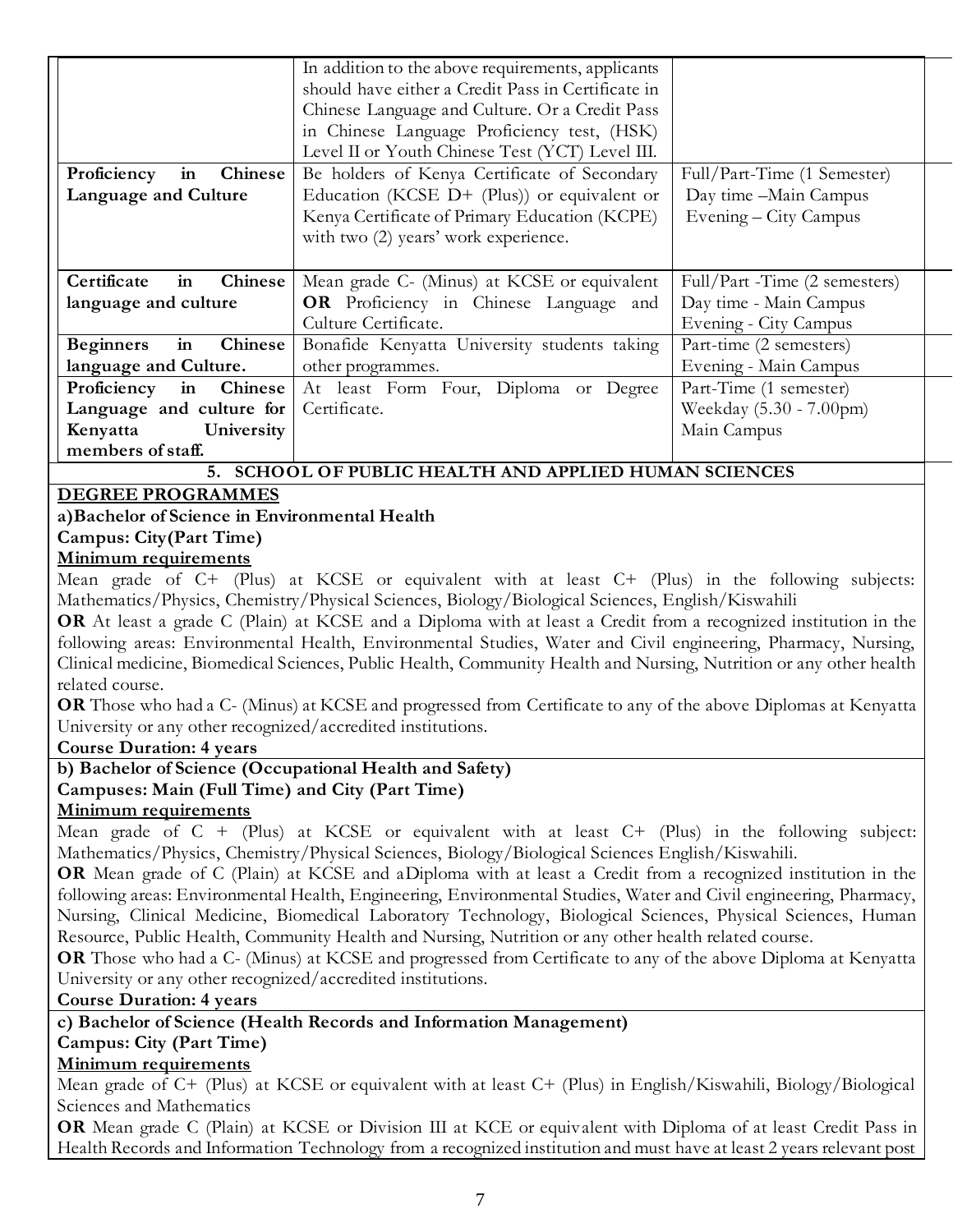qualification experience.

**OR** Mean grade of C- (Minus) at KCSE and progressed from Certificate to Diploma in a relevant field at Kenyatta University or any other recognized/accredited institution.

## **Course Duration: 4 years**

# **6. SCHOOL OF PURE AND APPLIED SCIENCES**

## **DIPLOMA PROGRAMMES**

## **a) Forensic Science**

## **Campus: Main**

## **Minimum requirements**

Mean Grade of at least C (Plain) with C+ (Plus) in Biology and Chemistry and C (Plain) in Mathematics/Physics **OR** KCE Division III with a Credit in Biology, Chemistry and Mathematics/Physics or have served in the disciplined forces for a minimum of two (2) years with experience in any Forensic Science discipline. **OR** have a Certificate in Forensic Science with a minimum KCSE mean grade C- (Minus) or equivalent will also be considered for admission. **Course Duration: 2 years**

## **DEGREE PROGRAMMES**

**a) Bachelor of Science**

## **Campuses: Main and Mombasa (Full Time)**

## **Minimum requirements**

Mean grade of  $C+$  (Plus) at KCSE or equivalent with at least  $C+$  (Plus)or equivalent in any three of the following subjects: - Mathematics, Physics/Physical Sciences, Chemistry, Biology, Agriculture and Geography.

**OR** Have a minimum of two (2) Principal passes in Science subjects in KACE one of which must be any science subject.

**OR** Mean grade of C (Plain) at KCSE or equivalent with a Diploma in any of the Science areas with a credit pass from a recognized institution.

**OR** Any other qualification accepted by the University Senate as equivalent.

**Course Duration: 4 years**

## **b) Bachelor of Science (Telecommunication and Information Technology)**

**Campus: Main** 

# **Minimum requirements**

Mean grade of C+ (Plus) at KCSE or equivalent with at least C+ (Plus) or equivalent in Mathematics and Physics. **OR** Mean grade of C (Plain) at KCSE or equivalent with a Diploma in either Electronics and Electrical Engineering or Telecommunications with a Credit pass from a recognized institution. In addition, applicants must have obtained minimum of C (Plain) in Mathematics and Physics.

## **Course Duration: 4 years**

**c) Bachelor of Science (Mathematics and Computer Science)** 

# **Campus: Main**

# **Minimum requirements**

Mean grade of C+ (Plus) at KCSE or equivalent with at least B (Plain) or equivalent in Mathematics, C+ (Plus) in English and C (Plain) in Physics.

**OR** Two (2) Principals passes, one of which must be mathematics at KACE or equivalent.

**OR** Must have passed with a Credit at Diploma level in Computer Science, Computer Engineering, Electrical Engineering or any other relevant Diploma to be determined by the department of Mathematics at Kenyatta University and must have at least C+ (Plus) at KCSE or equivalent.

## **Course Duration: 4 years**

# **d)Bachelor of Science (Analytical Chemistry With Management)**

# **Campus: Main (Full Time)**

## **Minimum requirements**

Mean grade of C+ (Plus) at KCSE or equivalent with at least C+ (Plus) or equivalent in Chemistry and Mathematics and either Physics/Physical Science, Biology/Biological Sciences.

**OR** Mean grade of C (Plain) at KCSE or equivalent with a Diploma in the relevant field of study from a recognized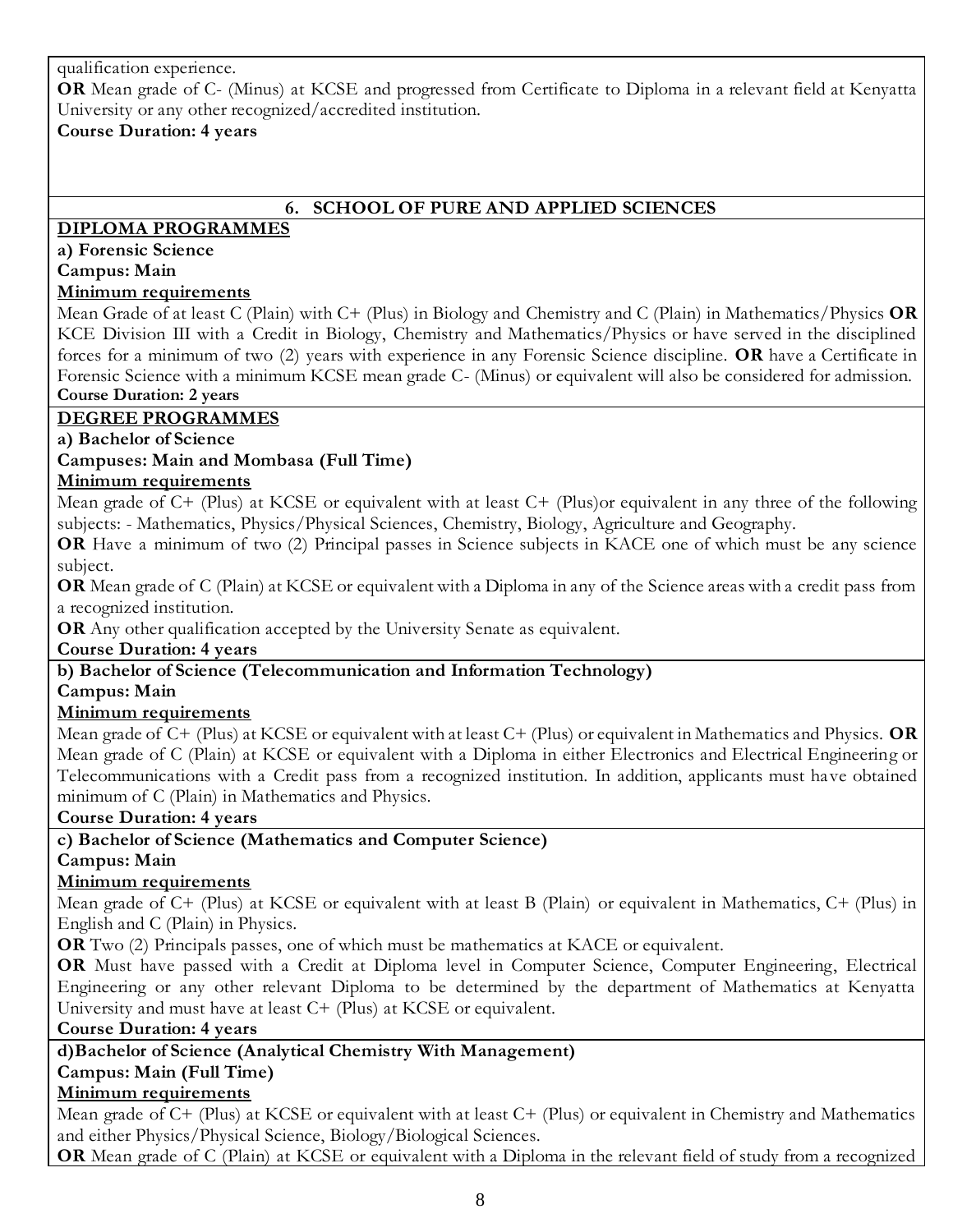institution.

**Course Duration: 4 years**

## **e)Bachelor of Science (Industrial Chemistry With Management)**

# **Campus: Main (Full Time)**

## **Minimum requirements**

Mean grade of C+ (Plus) at KCSE or equivalent with at least C+ (Plus) or equivalent in Chemistry and Mathematics and either Physics/Physical Science, Biology/Biological Sciences.

**OR** Mean grade of C (Plain) at KCSE or equivalent with a Diploma in the relevant field of study from a recognized institution.

#### **Course Duration: 4 years**

## **f) Bachelor of Science (Biochemistry)**

#### **Campus: Main(Full Time)**

## **Minimum requirements**

Mean grade of C+ (Plus) at KCSE or equivalent with at least C+ (Plus) or equivalent in Biology/Biological Sciences and any other two (2) of the following subjects: Chemistry, Geography, Agriculture, and Physical Science/Physics. In addition, applicants **must** have obtained grade C (Plain) in Mathematics at KCSE or equivalent.

**OR** Mean grade of C (Plain) at KCSE with a Diploma of at least Credit pass in a relevant field of study from a recognized institution.

**OR** KACE with two (2) Principals and one (1) Subsidiary with a Principal Pass in Biology.

**OR** Mean grade of C- (Minus) at KCSE and progressed from Certificate to Diploma at Kenyatta University or any other recognized/accredited institutions.

**Course Duration: 4 years** 

# **g) Bachelor of Science (Biotechnology)**

## **Campus: Main (Full Time)**

## **Minimum requirements**

Mean grade of C+ (Plus) at KCSE or equivalent with at least C+ (Plus) or equivalent in Biology/Biological Sciences and any other two (2) of the following subjects: Chemistry, Geography, Agriculture, and Physical Science/Physics. In addition, applicants **must** have obtained grade C (Plain) in Mathematics at KCSE or equivalent.

**OR** Mean grade of C (Plain) at KCSE with a Diploma of at least Credit Pass in a relevant field of study from a recognized institution.

**OR** KACE with two (2) Principals and one (1) Subsidiary with a Principal Pass in Biology.

**OR** Mean grade of C- (Minus) at KCSE and progressed from Certificate to Diploma at Kenyatta University or any other recognized/accredited institutions.

#### **Course Duration: 4 years**

## **h) Bachelor of Science (Microbiology)**

## **Campus: Main (Full Time)**

## **Minimum requirements**

Mean grade of C+ (Plus) at KCSE or equivalent with at least C+ (Plus) or equivalent in Biology/Biological Sciences and any other two (2) of the following subjects: Chemistry, Geography, Agriculture, and Physica l Science/Physics. In addition, applicants **must** have obtained grade C (Plain) in Mathematics at KCSE or equivalent.

**OR** Mean grade of C (Plain) at KCSE with a Diploma of at least Credit pass in a relevant field of study from a recognized institution.

**OR** KACE with two (2) Principals and one (1) Subsidiary with a Principal pass in Biology.

**OR** Mean grade of C- (Minus) at KCSE and progressed from Certificate to Diploma at Kenyatta University or any other recognized/accredited institutions.

#### **Course Duration: 4 years**

**i)Bachelor of Science (Biology)**

## **Campuses: Main (Full Time)**

## **Minimum requirements**

Mean grade of C+ (Plus) at KCSE or equivalent with at least C+ (Plus) or equivalent in Mathematics and B– (Minus) in Biology or Biological Sciences and any other two (2) subjects from the following:

**Alternative A:** Chemistry C+ (Plus), Physics C+ (Plus), Geography B- (Minus).

**Alternative B:** Physical Sciences B- (Minus), Geography B- (Minus).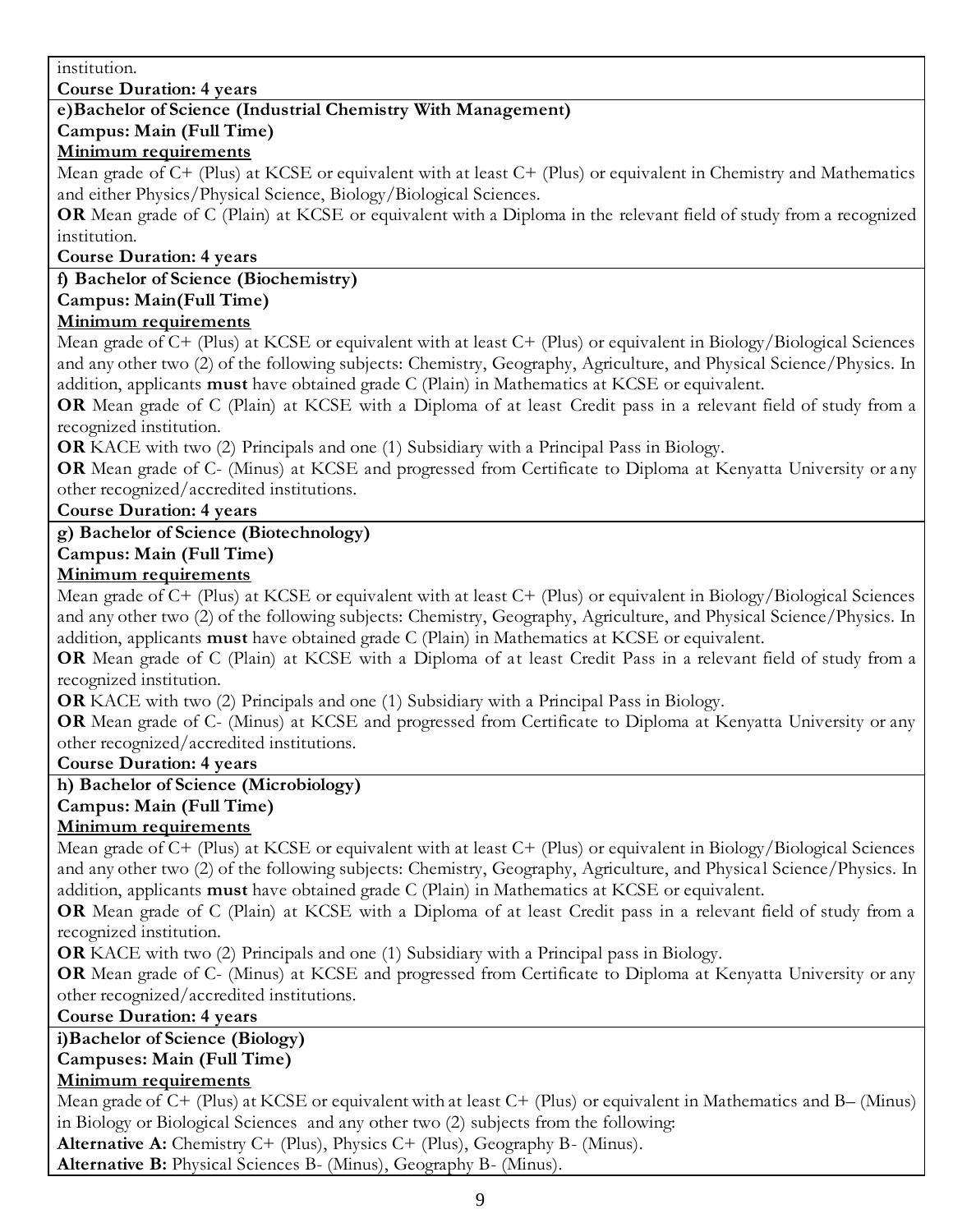**OR** Have a minimum of two (2) Principal passes in Science subjects in KACE one of which must be Biology. **OR** Have **a** Diploma in relevant Subjects with at least a Credit pass from an institution recognized by the University Senate.

**OR** Have a Higher National Diploma with a Credit Pass in a Biology related Subject from an institution recognized by the University Senate.

OR Have any other qualifications accepted by the University Senate

## **Course Duration: 4 years**

**j) Bachelor of Science (Conservation Biology) Campus: Main(Full Time) Minimum requirements**

Mean grade of C+ (Plus) at KCSE or equivalent with at least C+ (Plus) or equivalent in Biology or Biological Sciences and any other two (2) subjects: Chemistry, Geography, Agriculture and Physical Science/Physics. **OR** Have a minimum of two (2) Principals Passes one of which must be Biology at KACE.**OR** Mean grade of C (Plain) at KCSE or Division III at KCE/EACE with at a Credit Pass at Diploma in any of the following areas: Forestry, Education (Biology, Agriculture), Wildlife/Wetlands or any other relevant applied Science programme from an institution recognized by the University Senate.

## **Course Duration: 4 years**

**k) Bachelor of Science (Statistics and Programming)**

# **Campus: Main (Full Time)**

# **Minimum requirements**

Mean grade of C+ (Plus) at KCSE or equivalent with at least a B (Plain) in Mathematics and in C+ (Plus) in English **OR** Must have passed with two (2) Principals Passes, one of which must be Mathematics at KACE or equivalent. **OR** Must have a minimum of C (Plain) and a Diploma in Statistics with at least a Credit from an institution recognised by the University Senate.

## **Duration: 4 years**

**l) Bachelor of Science(Actuarial Science)**

**Campuses: Main(Full Time)**

# **Minimum requirements**

Mean grade of C+ (Plus) at KCSE or equivalent with at least a B (Plain) Mathematics and B- (Minus) in English. **OR**  Must have passed with two (2) Principals Passes, one of which must be Mathematics at KACE or equivalent plus a Subsidiary pass in General Paper. **OR** Must have passed with Credit at Diploma in Actuarial Science from accredited institution and a C+ (Plus) in Mathematics at KCSE.

## **Duration: 4 years**

# **m) Bachelor of Science (Forensic Science)**

# **Campus: Main (Full Time)**

# **Minimum requirements**

Mean grade of C+ (Plus) at KCSE or equivalent with at least C+ (Plus) or equivalent in Biology/Biological Sciences and any other two (2) of the following subjects: Chemistry, Geography, Agriculture, and Physical Science/Physics. In addition, applicants **must** have obtained grade C (Plain) in Mathematics at KCSE or equivalent. **OR** Mean grade of C (Plain) at KCSE with a Diploma of at least Credit pass in a relevant field of study from a recognized institution. **OR** KACE with two (2) Principals and one (1) Subsidiary with a Principal pass in Biology. **OR** Mean grade of C–(Minus) at KCSE and progressed from Certificate to Diploma at Kenyatta University or any other recognized/accredited institutions.

## **Course Duration: 4 years**

# **n) Bachelor of Science (Cell and Molecular Biology)**

# **Campus: Main (Full Time)**

# **Minimum requirements**

Mean grade of C+ (Plus) at KCSE or equivalent with at least C+ (Plus) or equivalent in Biology/Biological Sciences and any other two (2) of the following subjects: Chemistry, Geography, Agriculture, and Physical Science/Physics. In addition, applicants **must** have obtained grade C (Plain) in Mathematics at KCSE or equivalent. **OR** Mean grade of C (Plain) at KCSE with a Diploma of at least Credit Pass in a relevant field of study from a recognized institution. **OR** KACE with two (2) Principals and one (1) Subsidiary with a Principal Pass in Biology. **OR** Mean grade of C - (Minus) at KCSE and progressed from Certificate to Diploma at Kenyatta University or any other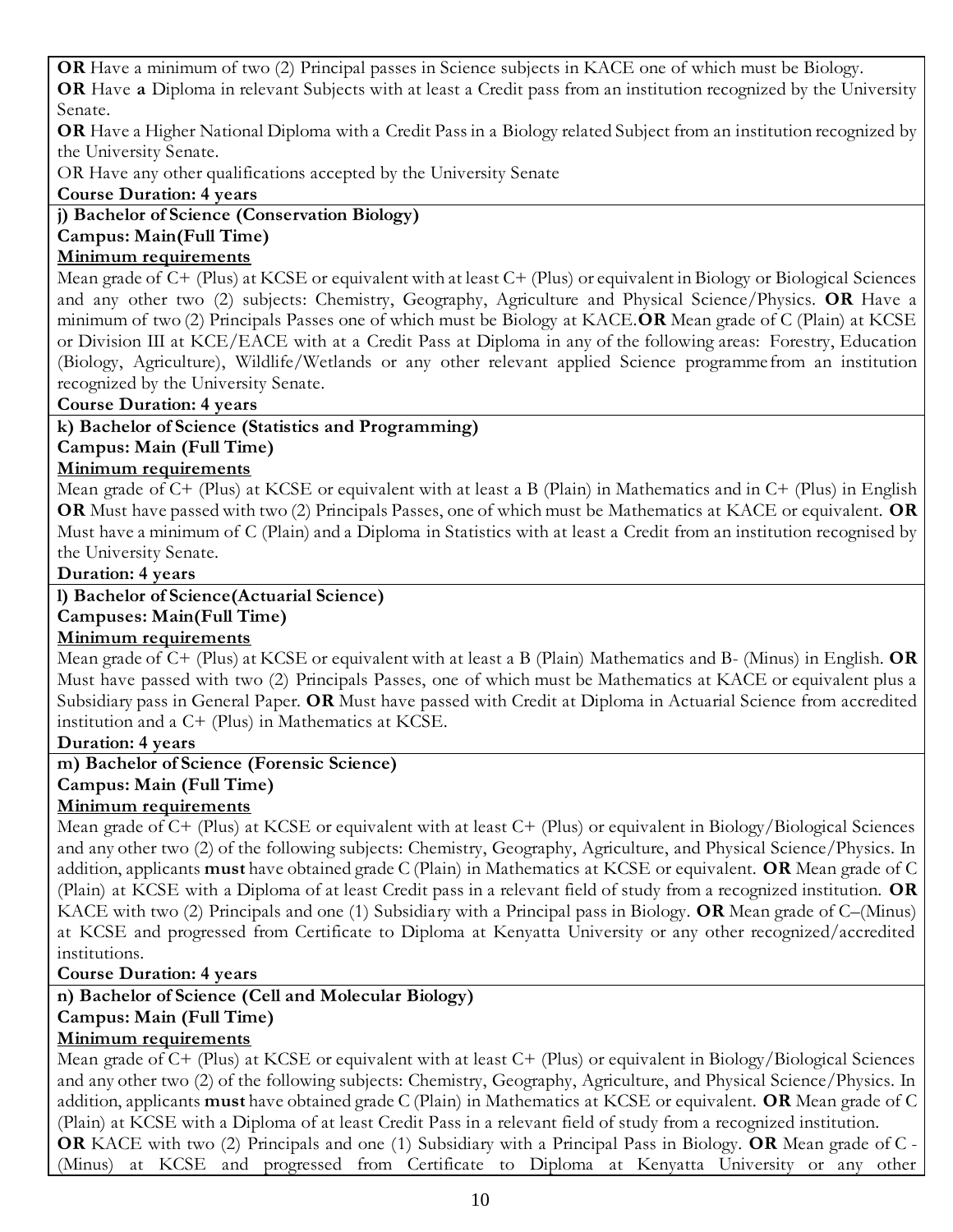recognized/accredited institutions.

**Course Duration: 4 years**

# **o) Bachelor of Science (Coastal and Marine Resource Management)**

## **Campuses: Main (Full Time)**

## **Minimum requirements**

Mean grade of C+ (Plus) at KCSE or equivalent with at least C+ (Plus) or equivalent in Mathematics and B– (Minus) in Biology or Biological Sciences and any other 2 (two) subjects from the following:

**Alternative A:** Chemistry C+ (Plus), Physics C+ (Plus), Geography B- (Minus).

**Alternative B:** Physical Sciences- (Minus), Geography B- (Minus).

**OR** Have a minimum of 2(two) Principal Passes in Science subjects in KACE one of which must be Biology.

**OR** Have **a** Diploma in relevant Subjects with at least a Credit Pass from an Institution recognized by the University senate. **OR** Have a Higher National Diploma with a Credit Pass in a Biology related Subject from an institution recognized by the University Senate. **OR** Have any other qualifications accepted by the University Senate **Course Duration: 4 years**

## **7. SCHOOL OF HOSPITALITY, TOURISM AND LEISURE STUDIES**

# **DIPLOMA PROGRAMMES:**

## **a) Hospitality Management**

## **Campuses: All Campuses (Full Time)**

## **Minimum requirements**

Mean grade of C (Plain) at KCSE or equivalent. In addition, Candidates must have obtained grade C- (Minus) in two (2) subjects chosen from the following categories:

**Alternative A :** English/Kiswahili, Chemistry, Biology

**Alternative B:** English/Kiswahili, Biological Sciences/Physical Sciences/Chemistry/Mathematics, Home Science **OR** Mean grade C - (Minus) at KCSE with a Certificate in a field related to Hospitality from a recognized institution and two (2) years relevant work experience.

## **Course Duration: 2 years**

# **b) Diploma in Tourism Management**

## **Campuses: All Campuses (Full Time)**

## **Minimum requirements**

Mean Grade of C (Plain) at KCSE or equivalent. Candidates must have done **any two** the following subjects at KCSE and passed with a minimum grade of C in each: Biology/Biological Sciences, Geography/History, Business Education/Computer Studies, English/Foreign Language.

**OR** Mean grade C- (Minus) at KCSE with a Certificate in a field related to Tourism from a recognized institution and two (2) years of relevant experience.

## **Course Duration: 2 years**

## **c) Diploma in Sports Administration And Management**

## **Campus: Main(Full Time)**

# **Minimum requirements**

Mean grade of C (Plain) at KCSE or Division III at 'O' Level. **OR** Mean grade of C-(Minus) at KCSE with a Certificate in Sports Administration and Management from Kenyatta University or any other recognized/accredited institutions of higher learning. **OR** hold a P1/S1 Teachers Certificate.

## **Course Duration: 2 years**

# **DEGREE PROGRAMMES:**

# **a) Bachelor of Science (Hospitality and Tourism Management)**

# **Campuses: All Campuses (Full Time)**

# **Minimum requirements**

Mean grade of C+ (Plus) at KCSE or equivalent. Candidates must have done **any three (3)** of the following subjects and passed with a minimum grade of  $C+$  (Plus):

- English/Kiswahili/Foreign Languages,
- Biology/Biological Sciences,
- Chemistry/Physical Sciences/Physics/Mathematics,
- Home Science,
- Geography/History,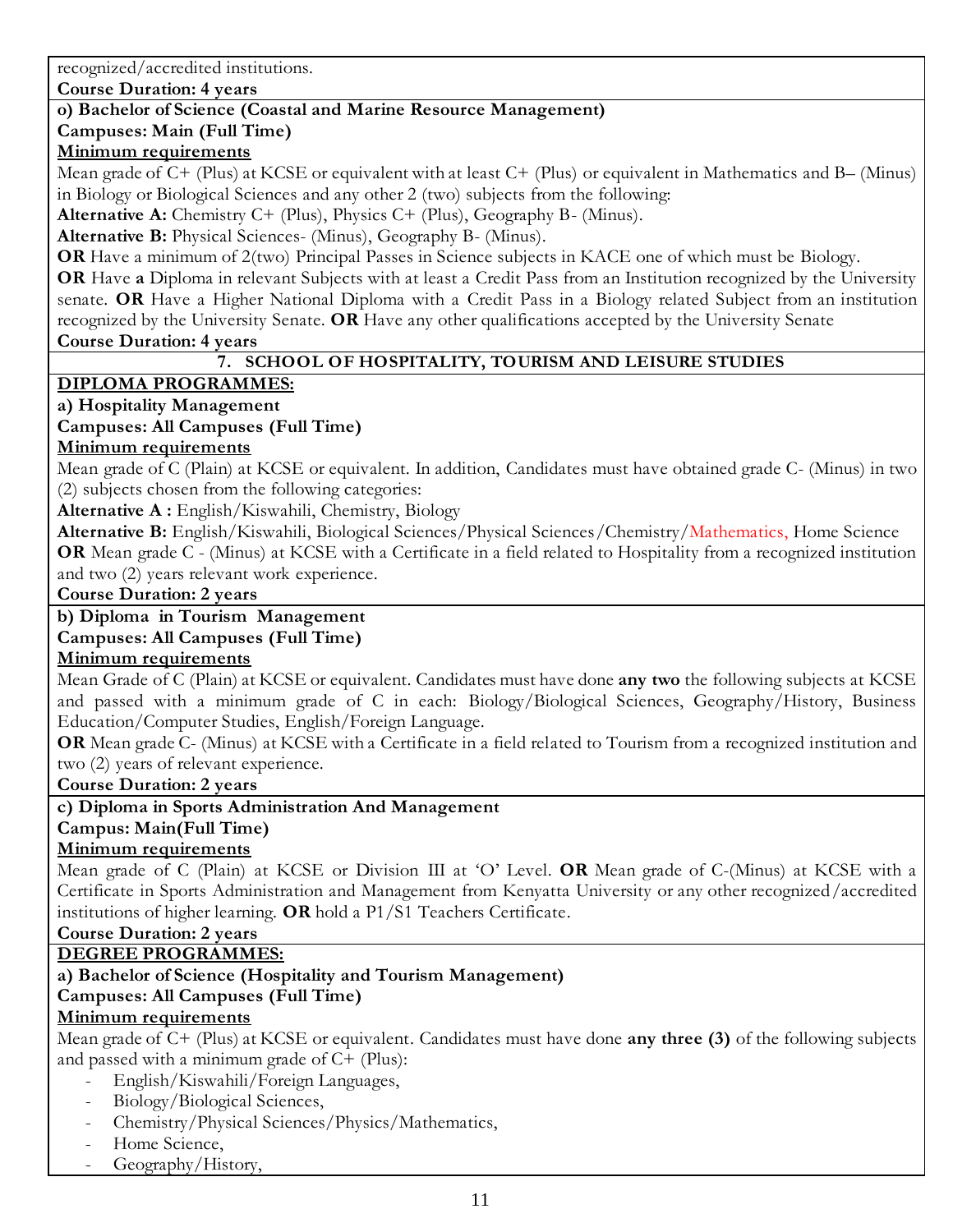Business Studies/Commerce/Economics/Agriculture.

**OR** Mean grade of C (Plain) at KCSE or equivalent with a Diploma in a related field with a Credit Pass from a recognized institution. **OR** Mean grade of C- (Minus) at KCSE and progressed from Certificate to Diploma in a related field at Kenyatta University or any other recognized/accredited institutions**.**

**Course Duration: 4 years**

**b) Bachelor of Science (Recreation and Sports Management)** 

**Campus: Main (Full Time)**

## **Minimum requirements**

Mean grade of C+ (Plus) at KCSE or equivalent. **OR** Mean grade of C (Plain) at KCSE or equivalent with a Diploma in Sports Administration/Management, Physical Education, Sports Science, Hospitality and Tourism, Education (with Geography) or related fields from a recognized institution.**OR** Mean Grade of a C- (Minus) at KCSE and progressed from Certificate in Sports Administration and Management to Diploma in Sports Administration Management of Kenyatta University or any other recognized/accredited institutions

**Course Duration: 4 years**

## **8. SCHOOL OF SECURITY, DIPLOMACY AND PEACE STUDIES**

## **DIPLOMA PROGRAMMES:**

**a) Security Management and Police Studies**

## **Campuses: Main, City, Mombasa, Nakuru and Embu - Part time**

## **Minimum requirements**

Mean Grade of C (Plain) at KCSE or Division III at KCE. **OR** possession of a degree or diploma from a recognized institution. **OR** passed KACE or its equivalent with one principal pass and a subsidiary.

**OR** Mean grade of C - (Minus) with a Certificate in security studies with a minimum of Grade II Pass or above from a recognized institution or those with training Certificate in disciplined services e.g. National Police Service, Kenya Defence Forces, Kenya Prison Service and Kenya Wildlife Service.

## **Course Duration: 2 years**

## **DEGREE PROGRAMMES:**

**a) Bachelor of Security Management and Policing Studies**

## **Campuses: Main, City, Mombasa, Nakuru and Embu - Part time**

## **Minimum requirements**

Mean grade of C+ (Plus) at KCSE or equivalent. **OR** Mean grade of C (Plain) at KCSE with a Diploma in Security Science Management, Diploma in Security and Correction Science, Diploma in Crime Prevention and Management or any other diploma from a recognized institution. **OR** KACE or its equivalent with two (2) Principals and a Subsidiary Pass. **OR** Mean grade of C- (Minus) at KCSE, a Diploma any recognized/accredited institutions and initial professional training Certificate in Disciplined Services e.g. National Police Service, Kenya Defence Forces, Kenya Prison Service and Kenya Wildlife Service.

**Course Duration: 4 years**

## **9. SCHOOL OF ECONOMICS**

## **DEGREE PROGRAMMES:**

**(a) Bachelor of Economics (Full Time)**

**(b) Bachelor of Economics and Statistics (Full time)**

**(c) Bachelor of Economics and Finance (Full Time and Part Time)**

## **Campuses: Main and City**

# **Minimum requirements**

Mean grade of C+ (Plus) at KCSE or Equivalent with at least C+ (Plus) or equivalent in Mathematics **OR** at least two (2) Principals and one (1) Subsidiary Pass at KACE ('A' Level) with at least a Credit in Mathematics at KCE ('O' Level). **OR**C (Plain) at KCSE with a Diploma in Economics and C+ (Plus) in Mathematics at KCSE. **OR** Mean grade of C- (Minus) with a C+ (Plus) in Mathematics at KCSE and progressed from Certificate to Diploma in relevant field of study at Kenyatta University or any other recognized/accredited institutions.

## **Course Duration: 4 years**

## **10. SCHOOL OF AGRICULTURE AND ENTERPRISE DEVELOPMENT**

# **DEGREE PROGRAMMES:**

**a) Bachelor of Science (Agriculture) Campus: Kitui**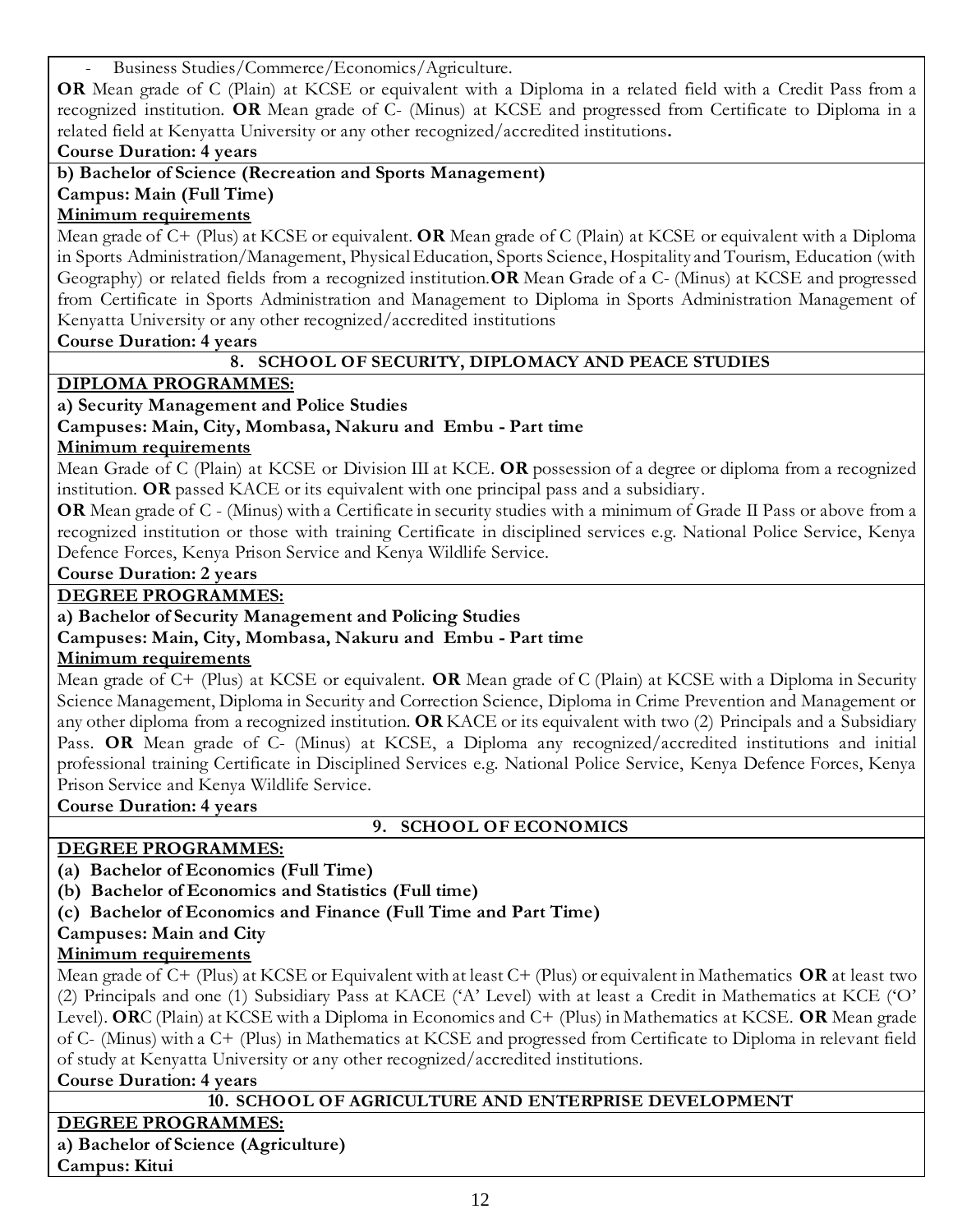## **Minimum requirements**

Mean grade of C+ (Plus) at KCSE or equivalent. In addition, the candidate must have obtained a minimum of C+ (Plus) or equivalent in Biology/Biological Sciences and any two (2) of the following subjects: Chemistry, Agriculture, Geography and Physics/Physical Science. In addition, candidates must have obta ined Grade C (Plain) in Mathematics at KCSE or equivalent. **OR** Mean Grade of C (Plain) at KCSE with a Diploma of at least a Credit Pass in a relevant field of study from a recognized institution.

#### **Course Duration: 4 years**

# **b) Bachelor of Science (Crop Improvement and Protection)**

## **Campus: Kitui**

## **Minimum requirements**

Mean grade C+ (Plus) at KCSE or equivalent with at least C+ (Plus) or equivalent. In addition, the candidate must have obtained a minimum of C+ (Plus) or equivalent in Biology/Biological Sciences and any two (2) of the following subjects: Chemistry, Agriculture, Geography and Physical Science/Physics. In addition, applicants must have obtained grade C (Plain) in Mathematics at KCSE or equivalent

**OR** Mean grade of C (Plain) at KCSE with a Diploma of at least a Credit Pass in a relevant field of study from a recognized institution.

#### **Course Duration: 4 years**

#### **c) Bachelor of Science (Agribusiness Management) Campus: Kitui**

## **Minimum requirements**

Mean grade of C+ (Plus) at KCSE or equivalent with at least C+ (Plus) in Mathematics and in any two (2) of the following subjects: Biology, Chemistry, Agriculture/Geography, Economics/Business Studies and Physics/Physical Sciences. **OR** Mean grade C (Plain) at KCSE or equivalent and two-year (minimum) Diploma of at least Credit in Agriculture, Commerce, Accounting, Economics, Farm Management, Agribusiness or any other related discipline from an institution recognized by the Kenyatta University Senate. **OR** Mean grade of C- (Minus) at KCSE and progressed from Certificate to Diploma in a related area at Kenyatta University or any other recognized/accredited institutions.

## **Course Duration: 4 years**

## **d) Bachelor of Science (Agricultural Resource Management)**

#### **Campus: Kitui**

## **Minimum requirements**

Mean grade of C+ (Plus) at KCSE or equivalent with at least C+ in Biology and any two (2) subjects chosen from the following: Chemistry, Agriculture/Geography, Physics/Physical sciences. In addition candidates must have attained a C (Plain) in mathematics. **OR** Mean grade C (Plain) at KCSE or equivalent and a Diploma of at least Credit Pass in a subject related to Agriculture, Environmental Studies, Applied Biology or any related discipline from a recognized institution.

#### **Course Duration: 4 years**

## **e) Bachelor of Science (Dry Land Agriculture and Enterprise Development) Campus: Kitui**

#### **Minimum requirements**

Mean grade of C+ (Plus) at KCSE or equivalent with at least C+ in Biology and any two (2) subjects chosen from the following: Chemistry, Agriculture/Geography, Physics/Physical sciences. In addition candidates must have attained a C (Plain) in Mathematics. **OR** Mean grade C (Plain) at KCSE or equivalent and a diploma of at least Credit pass in a subject related to Agriculture, Environmental Studies, Applied Biology or any related discipline from a recognized institution.

#### **Course Duration: 4 years**

# **f) Bachelor of Science (Animal Health and Production)**

# **Campus: Kitui**

# **Minimum requirements**

Mean grade C+ (Plus) at KCSE or equivalent with at least C+ (Plus) in Biology or Biological Sciences and any one of the following subjects: Mathematics, Chemistry, Physics/Physical Sciences. **OR** Two Principals and one Subsidiary pass at KACE level or equivalent, one of which must be in Biology and in any other science subject. **OR** Mean grade C (Plain) at KCSE or equivalent with a Diploma of at least a Credit pass in Animal Health/Agriculture/Medical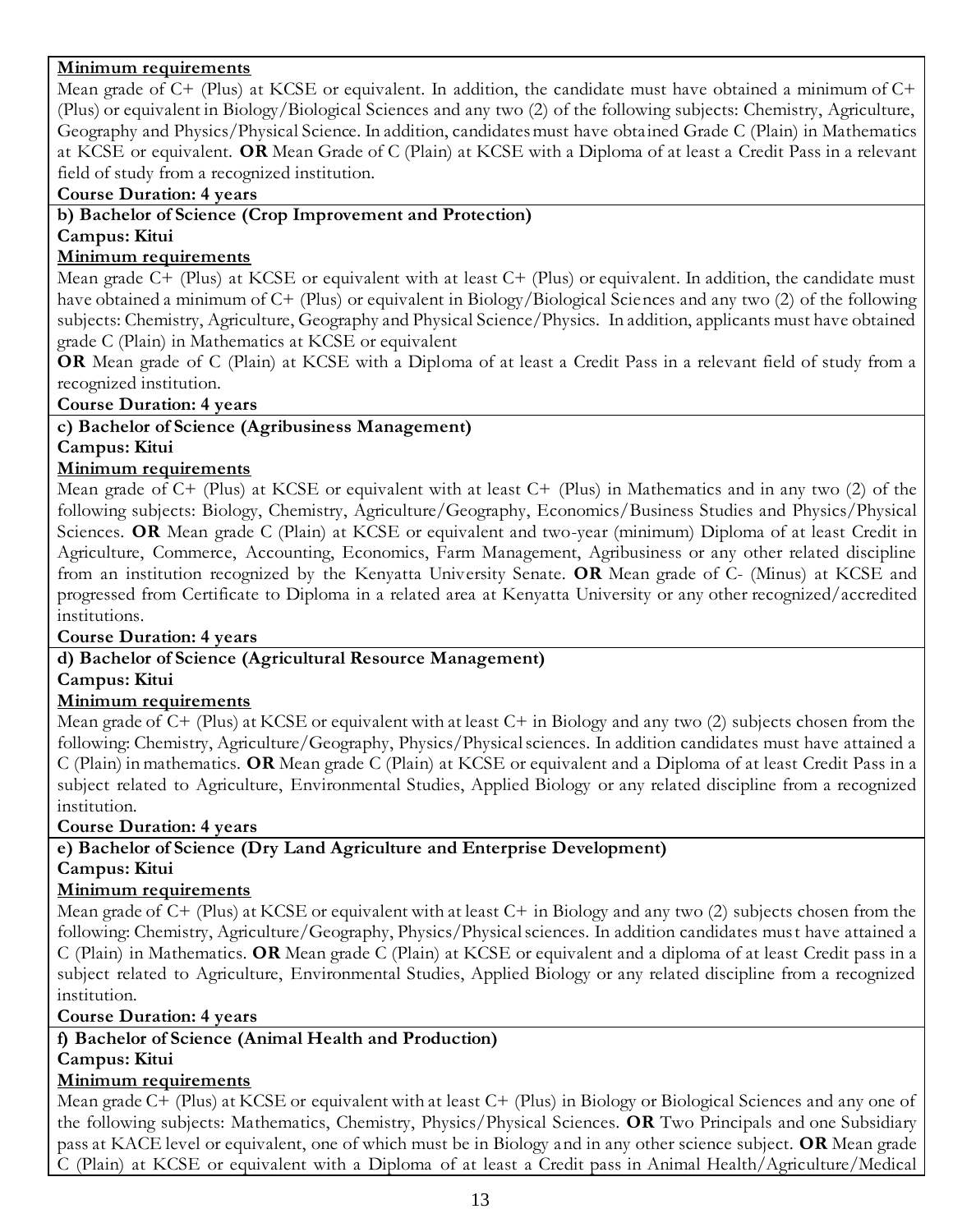Laboratory Technology/Animal Production from an institution recognised by University Senate. **OR** A minimum of C- (Minus) at KCSE with at least a Credit Pass in both Certificate and Diploma in Animal Health /Agriculture/ Medical Laboratory Technology from an institution approved by the University senate. **OR** A degree in a Biological Science from an institution recognised by the University Senate. **OR** any other qualifications equivalent to the above from an institution recognised by the University Senate.

#### **Course Duration: 4 years**

**g) Bachelor of Science (Agricultural Education and Extension)** 

#### **Campus: Kitui**

## **Minimum requirements**

Mean grade of C+(Plus) at KCSE or equivalent with at least C+ (Plus) in: Biology, Agriculture, Chemistry/Geography, Mathematics/Physics/Physical Sciences

**OR** Mean grade C (Plain) at KCSE or equivalent with a Diploma of at least Credit Pass in Agricultural Education or related Agricultural Course, Environmental Studies, Applied Biology, Agribusiness or any other related discipline from a recognized institution.

**Course Duration: 4 years**

## **11. SCHOOL OF ENVIRONMENTAL STUDIES**

#### **DEGREE PROGRAMMES: a) Bachelor of Environmental Science**

**Campus: Main**

## **Minimum requirements**

Mean grade of C+ (Plus) at KCSE or equivalent with at least C+ (Plus) or equivalent in three of the following subjects: Mathematics/Physics/Physical Sciences, Chemistry, Biology/Biological Sciences and Geography.

**OR** Mean grade of C (Plain) at KCSE with Diploma from a recognized institution with Credit Pass in Environmental Science or any relevant field.

## **Course Duration: 4 years**

## **b) Bachelor of Environmental Studies (Environmental Resource Conservation) - Full Time Campus**: **Main**

#### **Minimum requirements**

Mean grade of C+ (Plus) at KCSE or equivalent with at least C+ (Plus) in three subjects chosen from Biology/Biological Sciences, Physics/Physical Sciences, Chemistry, Geography, Agriculture and Mathematics. **OR**  KCSE C (Plain) with Diploma from a recognized institution with Credit pass in Environmental related discipline.

## **Course Duration: 4 years**

# **c) Bachelor of Science (Environmental Education) – Full Time**

#### **Campus: Main**

## **Minimum requirements**

Mean grade of C+ (Plus) at KCSE or equivalent with at least C+ or equivalent in **any three** of the following subjects: Mathematics, English, Biology, Geography, Agriculture, Economics, Commerce, Accounting, History and Any Religious Subject.**OR** Mean grade of C (Plain) at KCSE or equivalent with a Diploma of at least Credit pass in Environmental Studies, Journalism, Education, Public Health and any relevant Engineering field.

#### **Course Duration: 4 years**

## **d) Bachelor of Environmental Studies and Community Development**

# **Campus: Main – Full time**

## **Minimum requirements**

Mean grade of C+ (Plus) at KCSE or equivalent with at least C+ (Plus) or equivalent in **any three** of the following subjects: Mathematics, Biology, Physics, Chemistry Geography, History and Government, Home Science and Agriculture. **OR** Mean grade of C (Plain) at KCSE or equivalent with a Diploma of at least Credit pass in a field of study related to Environment and Community Development. They must also have attained at least C+ (Plus) in two of the above subject.**OR** Two (2) Principals at KACE in relevant subjects above.

#### **Course Duration: 4 years**

# **e) Bachelor of Environmental Planning & Management**

# **Campus: Main – Full Time**

# **Minimum requirements**

Mean grade of C+ (Plus) at KCSE or equivalent with at least C+ (Plus) in any three of the following subjects: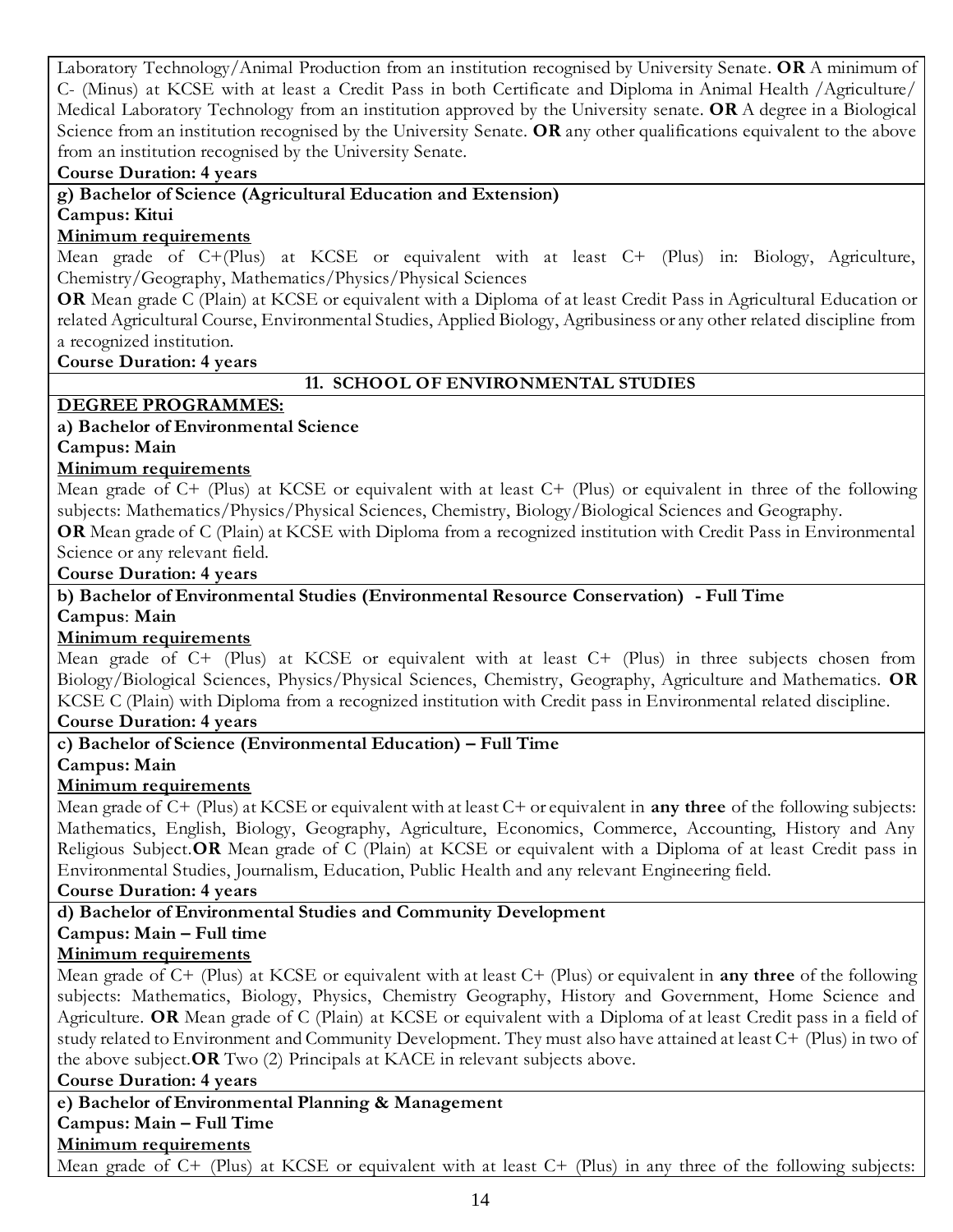Geography, Mathematics, English, Business Studies, Art and Design, Agriculture, Biology. **OR** Two (2) Principals and one (1) Subsidiary at KACE or equivalent in the relevant subjects. **OR** Mean grade of C (Plain) at KCSE or equivalent with a Diploma of at least Credit Pass in a relevant field of study from a recognized institution. **OR** Mean grade of C- (Minus) at KCSE and progressed from certificate to Diploma from a recognized/accredited institution.

**Course Duration: 4 years**

# **FEES GUIDELINES**

# **NB: On campus Accommodation and Catering Services available at Kitui and Mombasa Campuses**

| Undergraduate        | Tuition Fees range depending on the programme        | <b>Statutory Fees</b> |
|----------------------|------------------------------------------------------|-----------------------|
| Programmes           |                                                      |                       |
| Art Based            | East Africans<br>Kshs. $100,000/=$ To $120,000/=$    |                       |
|                      | Non-East Africans<br>Kshs. 140,000/= To 175, 000/=   | Kshs. $26,000/=$      |
| Science Based        | East Africans Kshs. $110,000/=$ To $210,000/=$       |                       |
|                      | Kshs. 150,000/= To $257,500/$ =<br>Non-East Africans | Kshs. 26,000/=        |
| Creative<br>Arts,    | East Africans                                        |                       |
| Film and<br>Media    | Degrees: $Kshs.124,000/=$                            | Kshs. $26,000/=$      |
| <b>Studies</b>       | Diploma: Kshs. $82,000/=$                            |                       |
|                      | Certificate: Kshs. 65,325/=                          | Kshs. $21,300/=$      |
|                      | 155,000/<br>Non East Africans<br>Kshs.               |                       |
|                      | $72,000 =$<br>East Africans<br>Kshs.                 |                       |
| Diploma              | Kshs. $125,000/=$<br><b>Non-East Africans</b>        | Kshs. $26,000/=$      |
| Certificate          | Kshs. $40,000/=$                                     | Kshs. $21,300/=$      |
| <b>Short Courses</b> | Kshs. $30,250/=$                                     | N/A                   |

# **MODE OF APPLICATION, REQUIREMENTS & PROCEDURES.**

# (a) **GUIDELINE FOR ONLINE APPLICATION.**

Application for admission into the programme can be done online by a simple click **[http://applications.ku.ac.ke](http://applications.ku.ac.ke/)**

All you need is the following:

- Ensure you have met the eligibility criteria for the selected program.
- Ensure you have scanned Academic Transcripts, Certificates and Passport photo.
- Ensure you have scanned identification documents, either an Identification Card or Passport.
- Ensure you have the required application fee of **Kshs. 2,000/=** for East Africans on your MPESA line for completing the application process.

## **\*\*Payment for online application is only by MPESA through details provided on the application portal only.\*\***

(b) Application forms can either be obtained from Kenyatta University Main Campus, Admissions Block, Room No. 012 and from the other campuses/ Regional Centres located in Nairobi City, Mombasa, Kitui, Embu, Garissa and Kisumu or be downloaded from Kenyatta University website at **[www.ku.ac.ke](http://www.ku.ac.ke/)**

East African applicants shall pay non-refundable processing fee of **Kshs.2,000/=** through Bank deposit into any of the following bank accounts:

| <b>Family Bank</b>            | $\blacksquare$ | Account No. 045-000-023-316   |
|-------------------------------|----------------|-------------------------------|
| <b>Co-operative Bank</b>      | $\blacksquare$ | Account No. 011-2906-246-1400 |
| <b>National Bank of Kenya</b> | $\sim$         | Account No. 010-035-915-0801  |
| <b>Equity Bank Limited</b>    | $\blacksquare$ | Account No. 018-0290-518-859  |